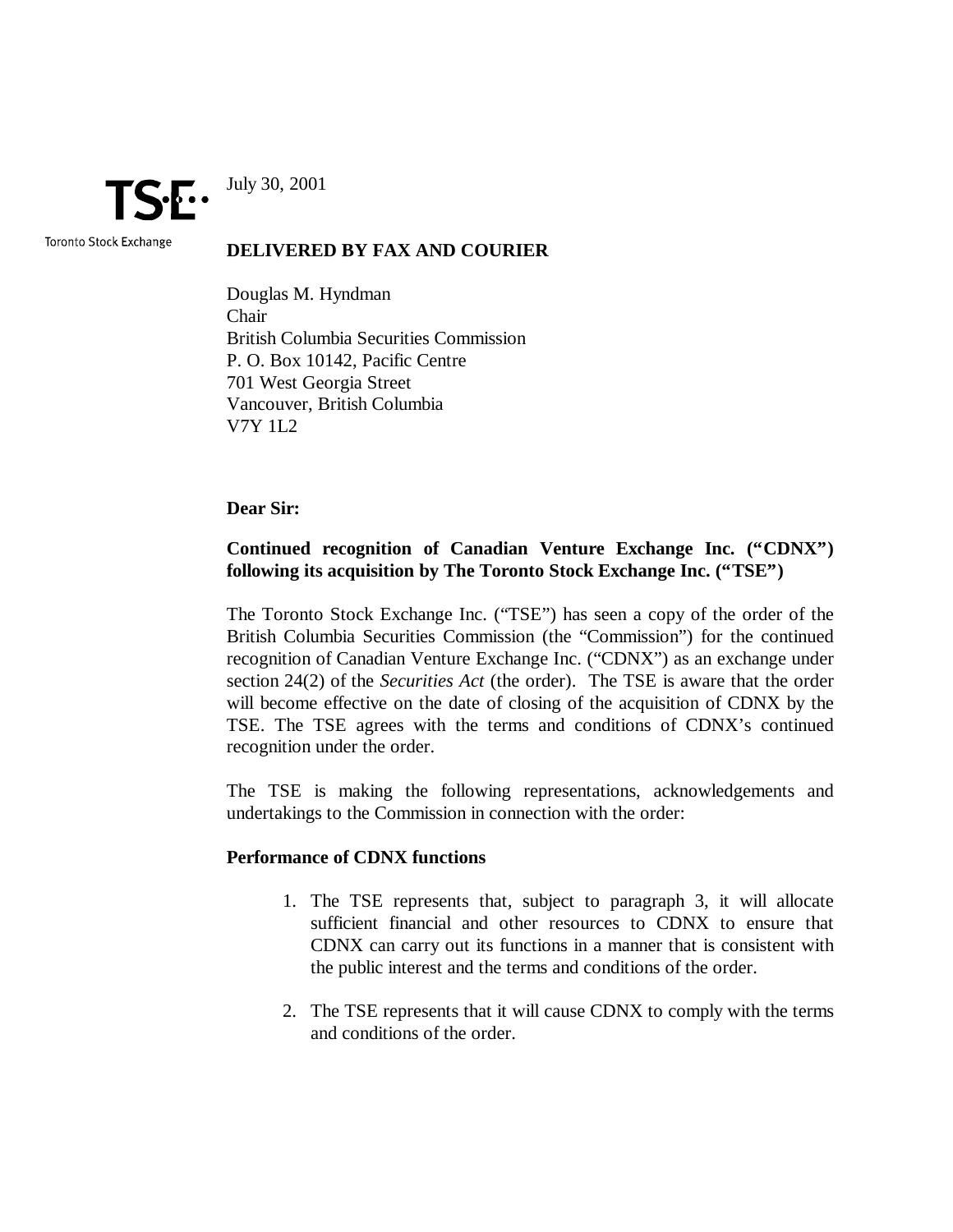Mr. Douglas M. Hyndman Page 2 July 30, 2001

- 3. The TSE undertakes to notify the Commission
	- a. at least six months before it voluntarily allocates financial and other resources to CDNX in a way that could reasonably be expected to have the effect of preventing CDNX from carrying out its functions in a manner that is consistent with the public interest and the terms and conditions set out in the order; and
	- b. immediately upon becoming aware that it is or will be unable to allocate sufficient financial and other resources to CDNX to ensure that it can carry out its functions in a manner that is consistent with the public interest and the terms and conditions of the order.
- 4. The TSE acknowledges that the Ontario Securities Commission (OSC) will promptly advise the Commission in writing, if the OSC
	- a. becomes concerned about the financial viability of the TSE;
	- b. is advised by the TSE that the TSE has failed to satisfy the financial tests set out in the TSE recognition order issued by the OSC on April 3, 2000 (OSC recognition order); or
	- c. is considering revoking or revokes the recognition of the TSE.
- 5. The TSE undertakes to create an Advisory Board to the TSE Board with the mandate, composition and terms of reference set out in Schedule 2.4 of the Acquisition Agreement between the TSE and CDNX dated April 30, 2001.

## **Change in control or operations**

- 6. The TSE undertakes to obtain the prior approval of the Commission before it or CDNX completes any transaction that would result in CDNX ceasing to be controlled by the TSE.
- 7. The TSE undertakes that CDNX will not cease to be a wholly-owned subsidiary of the TSE without the TSE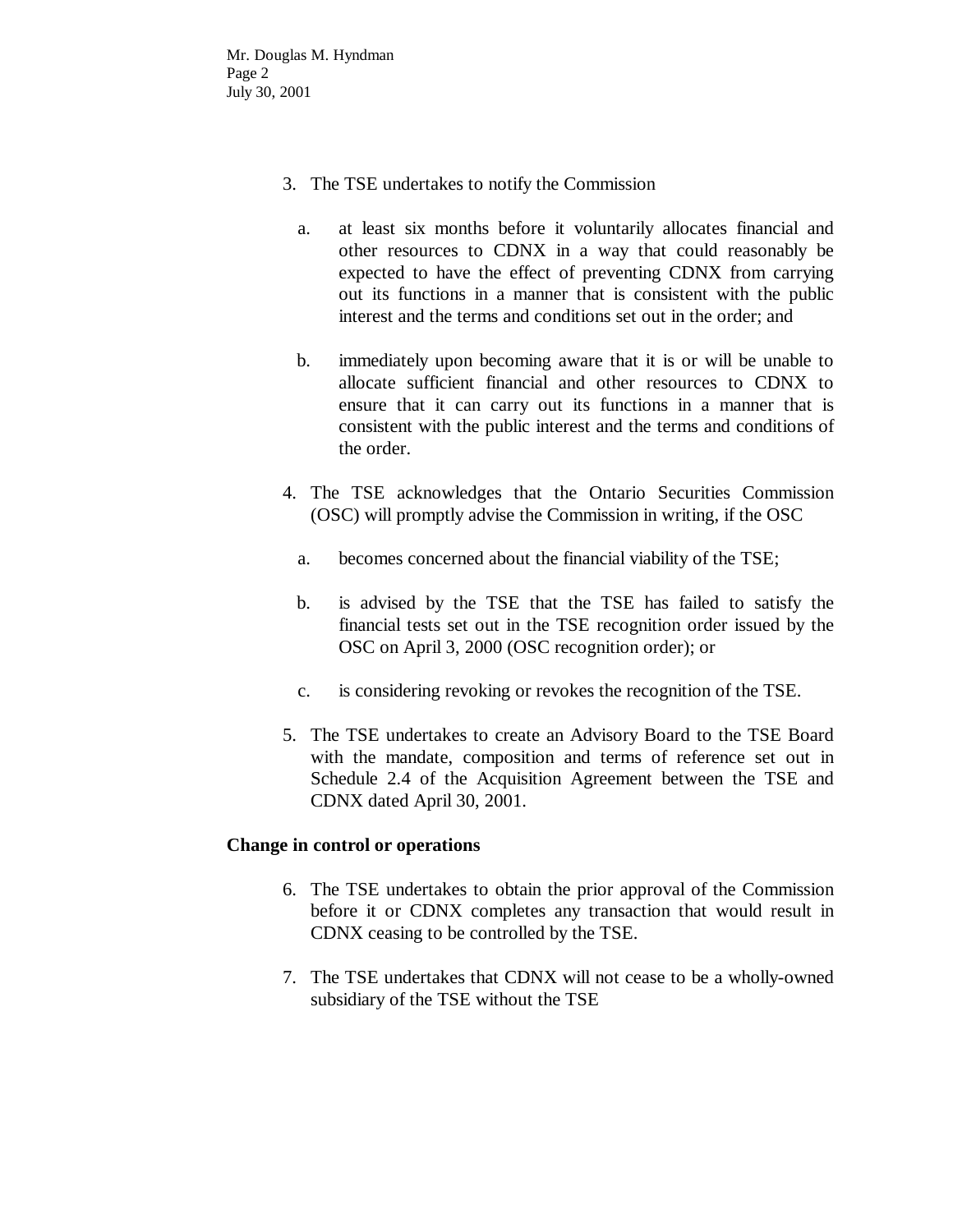- a. providing the Commission at least three months prior notice of its intention; and
- b. complying with any terms and conditions the Commission may impose in the public interest.
- 8. The TSE will not complete any transaction that would result in CDNX ceasing to carry on business in British Columbia, discontinuing, suspending or winding-up all or a significant portion of its operations, or disposing of all or substantially all of its assets without
	- a. providing the Commission at least six months prior notice of its intention; and
	- b. complying with any terms and conditions the Commission may impose in the public interest for the orderly discontinuance of its operations or the orderly disposition of its assets.
- 9. The TSE acknowledges that the OSC will promptly advise the Commission in writing if the OSC becomes aware of an impending change of control of the TSE or of an intention by the TSE to cease operations or dispose of all or substantially all of its assets.

## **Systems**

- 10. Upon transfer of CDNX listed securities to trading facilities operated by the TSE, the TSE undertakes to
	- a. meet standards equivalent to those set out in sub-paragraphs a) to f) of paragraph 30 of Schedule A to the order for the trading of CDNX listed securities;
	- b. adopt procedures that do not unreasonably discriminate against CDNX listed securities;
	- c. provide the same or better market and listed company surveillance tools as were provided by the trading facilities operated by CDNX prior to the transaction;
	- d. ensure that Capital Pool Companies and inactive issuers of CDNX are specifically designated as such in any trading and market data feeds provided by CDNX or by the TSE on CDNX's behalf; and